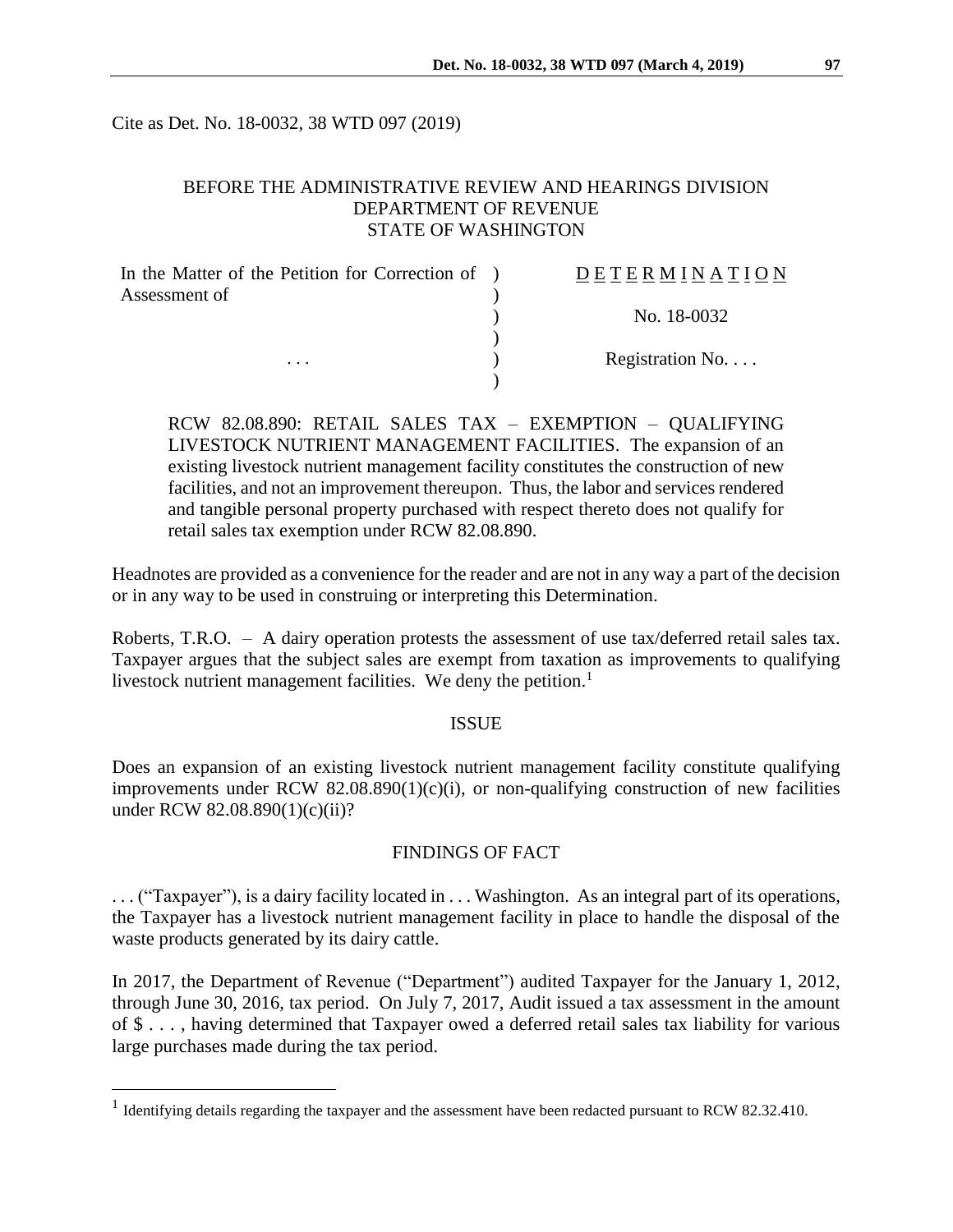On August 1, 2017, Taxpayer submitted a review petition, disputing \$ . . . of the tax assessment. Taxpayer argued that certain purchases were exempt from taxation because they related to upgrades and a new expansion of Taxpayer's livestock nutrient management facility.

Specifically, the dispute between Audit and Taxpayer arises from the addition of four corrals into an existing corral system. During the course of this expansion, Taxpayer also added gutters, curbing, piping, and an additional pit tank to connect the four new corrals to the pre-existing livestock nutrient management facility.

Prior to the assembly of the new corrals, that portion of the corral system was an open lot environment. To manage the manure in the open lot, Taxpayer utilized wheel loaders and trailers to transport the manure to the existing livestock nutrient management facility. By constructing the corrals and connecting them to the existing livestock nutrient management facility, Taxpayer is able to better control the animal waste products.

The parties do not dispute the taxability of that portion of the newly-constructed corrals . . . used for feeding, shade, and fencing. The dispute between the parties is as to the taxability of that portion of the new corrals . . . used to connect the corrals to the pre-existing livestock nutrient management facility, specifically the gutters, curbing, piping, and an additional pit tank. Audit's position is that this new construction constitutes a new livestock nutrient management facility and is therefore taxable. However, Taxpayer contends that a livestock nutrient management facility had already been in place and that the newly-constructed piping, et. al., constitute an improvement to that pre-existing facility. Taxpayer notes that the new construction replaced the manual transportation of the manure to the existing livestock nutrient management facility.

It appears that Taxpayer may also be contending that its construction of concrete slabs, upon which the livestock stand, throughout the corral system should also be considered to be a component of the livestock nutrient management facility. Audit disagrees with this position on the basis that the concrete slabs are not being exclusively used for the handling and treatment of livestock manure.

Taxpayer derived the calculation of its disputed tax amount, \$ . . . , from an estimate provided by . . . . According to the estimate, which Audit also utilized in the calculation of its tax assessment, the cost of the construction of the new corrals amounts to approximately  $\frac{1}{2}$ .... This estimate included the cost associated with the construction of the curbs, alleys, pit tank, and concrete slabs.

### ANALYSIS

RCW 82.08.020 imposes a retail sales tax on each retail sale in this state. RCW 82.04.050 defines the term "retail sale" for excise tax purposes. The term "retail sale" includes the sale of tangible personal property consumed and/or for labor and services rendered in respect to the constructing, repairing, decorating, or improving of new or existing buildings or other structures on real property of or for consumers. RCW 82.04.050(2)(b).

WAC 458-20-178 provides that deferred retail sales tax is due on the use of goods in Washington when Washington's retail sales tax has not been paid, such as when documentation was provided for a tax exemption and the purchase is later determined to be taxable. The deferred retail sales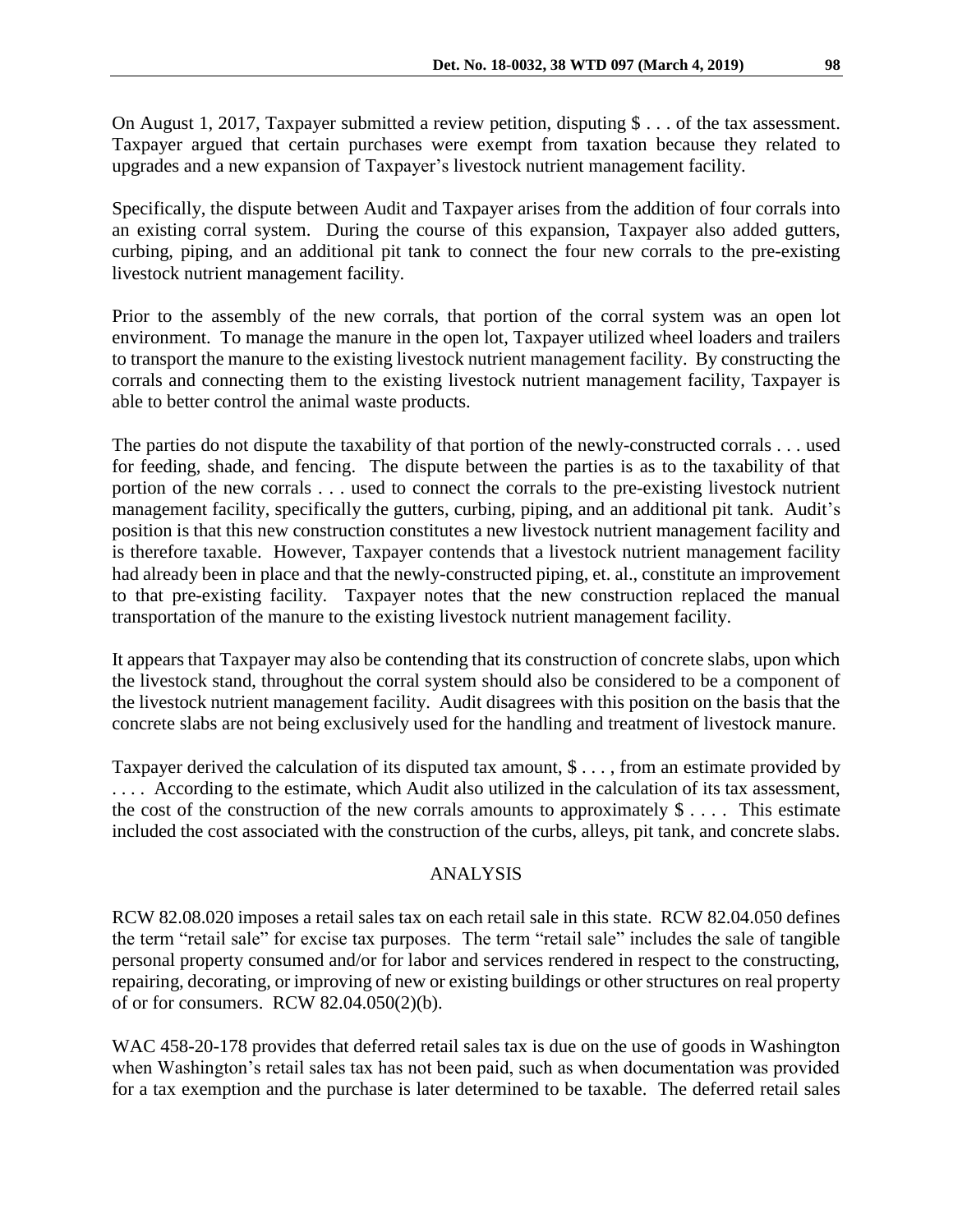tax rate is based on the rate at which retail sales tax would have been properly collected at the time of sale. [*See* RCW 82.12.020(4)(a).]

Certain labor and services rendered and tangible personal property purchased with respect to qualifying livestock nutrient management facilities are exempt from the retail sales tax under RCW 82.08.890. *See also* WAC 458-20-210(9)(m). "Qualifying livestock nutrient management facilities" is defined by statute to mean "the following structures and facilities for exclusive use in the handling and treatment of livestock manure: "(i) Flush systems; (ii) lagoons; (iii) liquid livestock manure storage structures . . . ; and (iv) structures used solely for the dry storage of manure . . . ." RCW 82.08.890(4)(g). Here, with the exception of the construction of the concrete slabs, there is no dispute that Taxpayer's structures at issue constitute qualifying livestock nutrient facilities; however, Taxpayer and Audit disagree as to whether the building of these structures is tax exempt under RCW 82.08.890.

RCW 82.08.890 limits tax-exempt labor, services, and tangible personal property with respect to qualified livestock nutrient management facilities to "labor and services rendered in respect to repairing, cleaning, altering, or *improving* of qualifying livestock nutrient management facilities, or tangible personal property that becomes an ingredient or component of qualifying livestock nutrient management facilities in the course of repairing, cleaning, altering, or improving of such facilities." RCW 82.08.890(1)(c)(i) (emphasis added). The statute goes on to state that the following labor, services, and tangible personal property are not exempt from retail sales tax: "(A) Labor and services rendered in respect to the constructing of new, or replacing previously existing, qualifying livestock nutrient management facilities; or (B) tangible personal property that becomes an ingredient or component of qualifying livestock nutrient management facilities during the course of constructing new, or replacing previously existing, qualifying livestock nutrient management facilities." RCW  $82.08.890(1)(c)(ii)$ 

Thus, by its plain language, the exemption is limited to providing tax relief for certain costs farmers incur to keep their livestock nutrient management facilities in good working order – the exemption does not apply to the expenses the farmers initially incur in making their facilities operational.

"Taxation is the rule and exemption is the exception." *Spokane County v. City of Spokane*, 169 Wn. 355, 358, 13 P.2d 1084 (1932). Tax exemptions must be strictly construed, though fairly, and in keeping with the ordinary meaning of their language, against the taxpayer. *See, e.g., Budget Rent-a-Car, Inc. v. Dep't of Revenue*, 81 Wn. 2d 171, 500 P.2d 764 (1972); *Group Health Coop. v. Tax Comm'n*, 72 Wn.2d 422, 429, 433 P.2d 201 (1967); Det. No. 07-0034E, 26 WTD 212  $(2007)$ . ...

Here, the source of the parties' dispute is whether an expansion of existing livestock nutrient management facility constitutes a taxable, newly-constructed facility or a tax-exempt improvement to a pre-existing facility. The sales at issue were for services and property used in constructing [new] gutters, curbing, piping, and a pit tank. Under the plain language of RCW 82.08.890, these construction expenses do not qualify as tax exempt.

Taxpayer argues the tax exemption applies to these construction costs because the livestock nutrient management facility was already in place and the expansion was built over previously